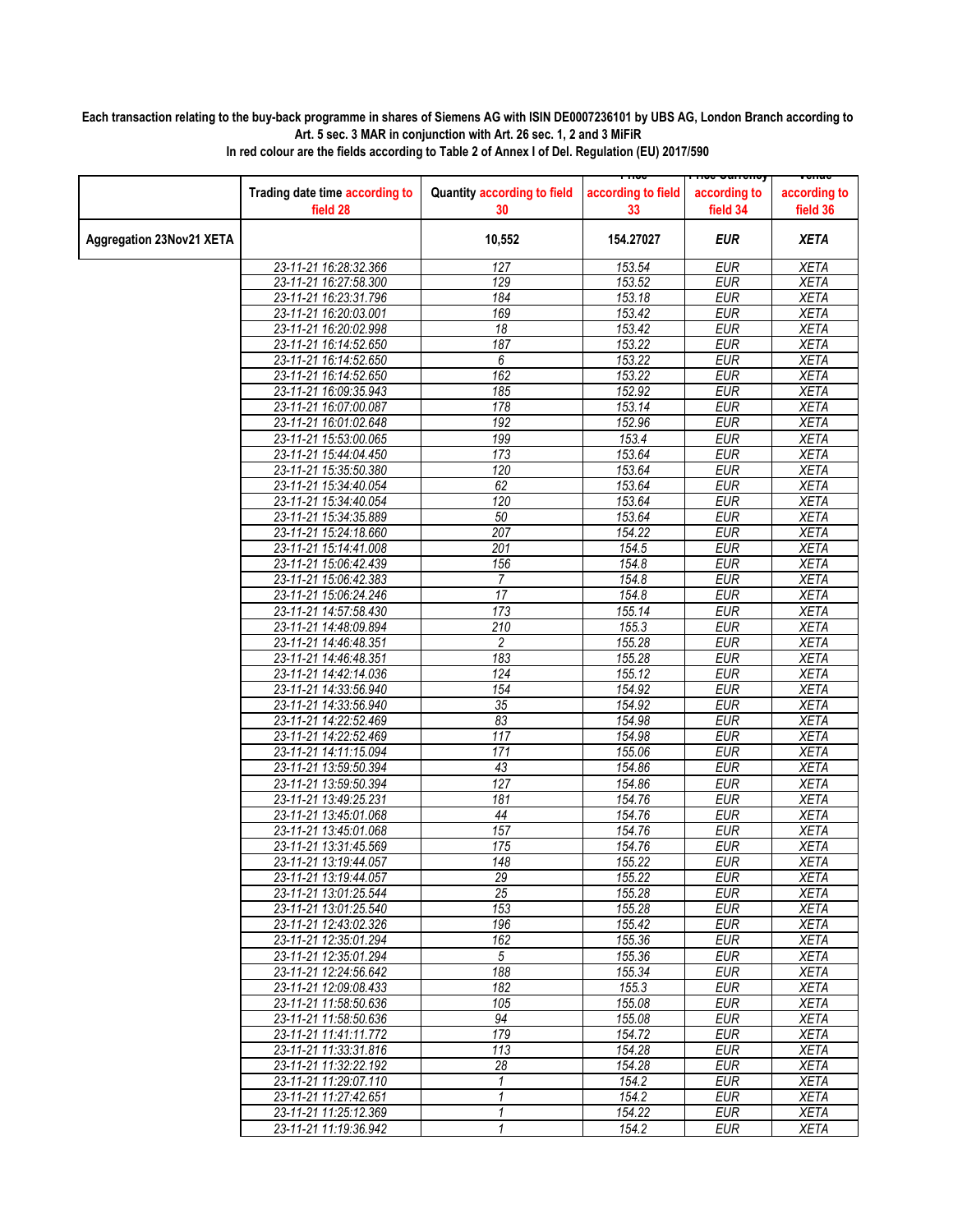| 23-11-21 11:15:34.418 | $\mathbf{1}$    | 154.06 | <b>EUR</b> | <b>XETA</b> |
|-----------------------|-----------------|--------|------------|-------------|
| 23-11-21 11:15:04.415 | 1               | 153.98 | <b>EUR</b> | <b>XETA</b> |
| 23-11-21 11:14:17.231 | 1               | 154.04 | <b>EUR</b> | <b>XETA</b> |
| 23-11-21 11:10:43.800 | 185             | 153.82 | <b>EUR</b> | XETA        |
| 23-11-21 11:10:43.795 | 176             | 153.8  | <b>EUR</b> | <b>XETA</b> |
| 23-11-21 11:06:18.689 | $\mathbf{1}$    | 154.14 | <b>EUR</b> | <b>XETA</b> |
| 23-11-21 10:58:20.488 | 18              | 154.38 | <b>EUR</b> | <b>XETA</b> |
| 23-11-21 10:58:20.488 | 157             | 154.38 | <b>EUR</b> | <b>XETA</b> |
| 23-11-21 10:54:17.855 | 1               | 154.38 | <b>EUR</b> | <b>XETA</b> |
| 23-11-21 10:54:01.131 | $\mathbf{1}$    | 154.44 | <b>EUR</b> | <b>XETA</b> |
| 23-11-21 10:45:08.379 | 143             | 154.5  | <b>EUR</b> | <b>XETA</b> |
| 23-11-21 10:45:08.379 | 66              | 154.5  | <b>EUR</b> | <b>XETA</b> |
| 23-11-21 10:31:47.504 | 1               | 154.36 | <b>EUR</b> | <b>XETA</b> |
| 23-11-21 10:31:46.897 | $\mathbf{1}$    | 154.38 | <b>EUR</b> | <b>XETA</b> |
| 23-11-21 10:29:13.909 | 210             | 154.46 | <b>EUR</b> | <b>XETA</b> |
| 23-11-21 10:28:06.957 | 163             | 154.58 | <b>EUR</b> | <b>XETA</b> |
| 23-11-21 10:16:30.360 | 172             | 154.48 | <b>EUR</b> | <b>XETA</b> |
| 23-11-21 10:04:18.456 | 99              | 154.16 | <b>EUR</b> | <b>XETA</b> |
| 23-11-21 10:04:18.456 | 72              | 154.16 | <b>EUR</b> | <b>XETA</b> |
| 23-11-21 09:49:11.264 | 204             | 153.88 | <b>EUR</b> | <b>XETA</b> |
| 23-11-21 09:39:05.641 | 174             | 153.7  | EUR        | <b>XETA</b> |
| 23-11-21 09:26:17.628 | 182             | 153.78 | <b>EUR</b> | <b>XETA</b> |
| 23-11-21 09:22:17.141 | 119             | 153.36 | <b>EUR</b> | <b>XETA</b> |
| 23-11-21 09:22:17.141 | 54              | 153.36 | <b>EUR</b> | <b>XETA</b> |
| 23-11-21 09:12:07.342 | 187             | 153.24 | <b>EUR</b> | <b>XETA</b> |
| 23-11-21 09:00:57.176 | 208             | 153.96 | <b>EUR</b> | <b>XETA</b> |
| 23-11-21 08:49:55.290 | 92              | 153.4  | EUR        | <b>XETA</b> |
| 23-11-21 08:49:55.290 | 100             | 153.4  | <b>EUR</b> | <b>XETA</b> |
| 23-11-21 08:40:03.169 | 126             | 153.78 | <b>EUR</b> | <b>XETA</b> |
| 23-11-21 08:40:03.169 | 65              | 153.78 | <b>EUR</b> | <b>XETA</b> |
| 23-11-21 08:33:35.387 | 79              | 153.56 | <b>EUR</b> | <b>XETA</b> |
| 23-11-21 08:33:35.387 | 79              | 153.56 | <b>EUR</b> | <b>XETA</b> |
| 23-11-21 08:30:01.023 | 202             | 153.72 | <b>EUR</b> | <b>XETA</b> |
| 23-11-21 08:22:08.169 | 66              | 154.32 | EUR        | <b>XETA</b> |
| 23-11-21 08:22:07.569 | 125             | 154.32 | <b>EUR</b> | XETA        |
| 23-11-21 08:22:07.072 | $\overline{2}$  | 154.32 | <b>EUR</b> | <b>XETA</b> |
| 23-11-21 08:14:52.792 | 191             | 154.5  | <b>EUR</b> | <b>XETA</b> |
| 23-11-21 08:09:18.976 | $\overline{6}$  | 155.26 | EUR        | <b>XETA</b> |
| 23-11-21 08:09:18.954 | $\overline{24}$ | 155.26 | <b>EUR</b> | <b>XETA</b> |
| 23-11-21 08:09:15.712 | 112             | 155.26 | EUR        | <b>XETA</b> |
| 23-11-21 08:09:00.993 | 54              | 155.26 | <b>EUR</b> | <b>XETA</b> |
| 23-11-21 08:05:37.020 | 169             | 154.74 | <b>EUR</b> | <b>XETA</b> |
| 23-11-21 08:05:37.020 | 20              | 154.74 | <b>EUR</b> | XETA        |
|                       | $\overline{4}$  | 154.7  | <b>EUR</b> | XETA        |
| 23-11-21 08:05:03.063 |                 |        |            |             |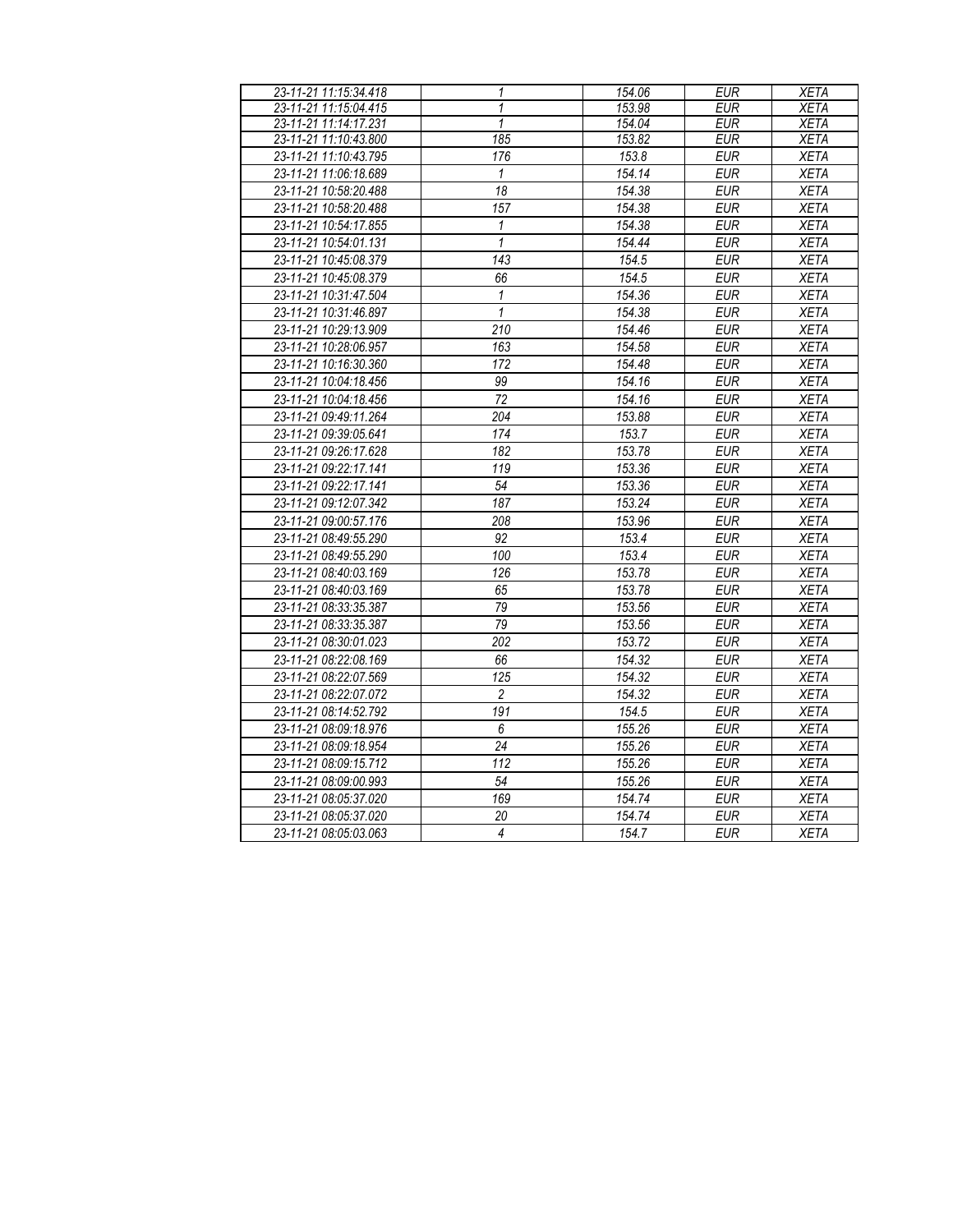**Each order relating to the buy-back programme above according to Art. 5 sec. 3 MAR in conjunction with Art. 25 sec. 1 and 2 MiFiR** 

**In red colour are the fields according to Table 2 of the Annex of Del. Regulation (EU) 2017/580; alternatively you may report the** 

| Date and Time according to field 9 | <b>Segment MIC code</b><br>according to field 16 | <b>Transaction price</b><br>according to field 28 | <b>Price currency according</b><br>to field 29 | <b>Buy-sell indicator</b><br>according to field 32 |
|------------------------------------|--------------------------------------------------|---------------------------------------------------|------------------------------------------------|----------------------------------------------------|
| 23-11-21 16:28:32.366              | <b>XETA</b>                                      | 153.54                                            | <b>EUR</b>                                     | <b>BUY</b>                                         |
| 23-11-21 16:27:58.300              | <b>XETA</b>                                      | 153.52                                            | <b>EUR</b>                                     | <b>BUY</b>                                         |
| 23-11-21 16:23:31.796              | <b>XETA</b>                                      | 153.18                                            | <b>EUR</b>                                     | <b>BUY</b>                                         |
| 23-11-21 16:20:03.001              | <b>XETA</b>                                      | 153.42                                            | <b>EUR</b>                                     | <b>BUY</b>                                         |
| 23-11-21 16:20:02.998              | <b>XETA</b>                                      | 153.42                                            | <b>EUR</b>                                     | <b>BUY</b>                                         |
| 23-11-21 16:14:52.650              | <b>XETA</b>                                      | 153.22                                            | <b>EUR</b>                                     | <b>BUY</b>                                         |
| 23-11-21 16:14:52.650              | <b>XETA</b>                                      | 153.22                                            | <b>EUR</b>                                     | <b>BUY</b>                                         |
| 23-11-21 16:14:52.650              | <b>XETA</b>                                      | 153.22                                            | <b>EUR</b>                                     | <b>BUY</b>                                         |
| 23-11-21 16:09:35.943              | <b>XETA</b>                                      | 152.92                                            | <b>EUR</b>                                     | <b>BUY</b>                                         |
| 23-11-21 16:07:00.087              | <b>XETA</b>                                      | 153.14                                            | <b>EUR</b>                                     | <b>BUY</b>                                         |
| 23-11-21 16:01:02.648              | <b>XETA</b>                                      | 152.96                                            | <b>EUR</b>                                     | <b>BUY</b>                                         |
| 23-11-21 15:53:00.065              | <b>XETA</b>                                      | 153.4                                             | <b>EUR</b>                                     | <b>BUY</b>                                         |
| 23-11-21 15:44:04.450              | <b>XETA</b>                                      | 153.64                                            | <b>EUR</b>                                     | <b>BUY</b>                                         |
| 23-11-21 15:35:50.380              | <b>XETA</b>                                      | 153.64                                            | <b>EUR</b>                                     | <b>BUY</b>                                         |
| 23-11-21 15:34:40.054              | <b>XETA</b>                                      | 153.64                                            | <b>EUR</b>                                     | <b>BUY</b>                                         |
| 23-11-21 15:34:40.054              | <b>XETA</b>                                      | 153.64                                            | <b>EUR</b>                                     | <b>BUY</b>                                         |
| 23-11-21 15:34:35.889              | <b>XETA</b>                                      | 153.64                                            | <b>EUR</b>                                     | <b>BUY</b>                                         |
| 23-11-21 15:24:18.660              | <b>XETA</b>                                      | 154.22                                            | <b>EUR</b>                                     | <b>BUY</b>                                         |
| 23-11-21 15:14:41.008              | <b>XETA</b>                                      | 154.5                                             | <b>EUR</b>                                     | <b>BUY</b>                                         |
| 23-11-21 15:06:42.439              | <b>XETA</b>                                      | 154.8                                             | <b>EUR</b>                                     | <b>BUY</b>                                         |
| 23-11-21 15:06:42.383              | <b>XETA</b>                                      | 154.8                                             | <b>EUR</b>                                     | <b>BUY</b>                                         |
| 23-11-21 15:06:24.246              | <b>XETA</b>                                      | 154.8                                             | <b>EUR</b>                                     | <b>BUY</b>                                         |
| 23-11-21 14:57:58.430              | <b>XETA</b>                                      | 155.14                                            | <b>EUR</b>                                     | <b>BUY</b>                                         |
| 23-11-21 14:48:09.894              | <b>XETA</b>                                      | 155.3                                             | <b>EUR</b>                                     | <b>BUY</b>                                         |
| 23-11-21 14:46:48.351              | <b>XETA</b>                                      | 155.28                                            | <b>EUR</b>                                     | <b>BUY</b>                                         |
| 23-11-21 14:46:48.351              | <b>XETA</b>                                      | 155.28                                            | <b>EUR</b>                                     | <b>BUY</b>                                         |
| 23-11-21 14:42:14.036              | <b>XETA</b>                                      | 155.12                                            | <b>EUR</b>                                     | <b>BUY</b>                                         |
| 23-11-21 14:33:56.940              | <b>XETA</b>                                      | 154.92                                            | <b>EUR</b>                                     | <b>BUY</b>                                         |
| 23-11-21 14:33:56.940              | <b>XETA</b>                                      | 154.92                                            | <b>EUR</b>                                     | <b>BUY</b>                                         |
| 23-11-21 14:22:52.469              | <b>XETA</b>                                      | 154.98                                            | <b>EUR</b>                                     | <b>BUY</b>                                         |
| 23-11-21 14:22:52.469              | <b>XETA</b>                                      | 154.98                                            | <b>EUR</b>                                     | <b>BUY</b>                                         |
| 23-11-21 14:11:15.094              | <b>XETA</b>                                      | 155.06                                            | <b>EUR</b>                                     | <b>BUY</b>                                         |
| 23-11-21 13:59:50.394              | <b>XETA</b>                                      | 154.86                                            | <b>EUR</b>                                     | <b>BUY</b>                                         |
| 23-11-21 13:59:50.394              | <b>XETA</b>                                      | 154.86                                            | <b>EUR</b>                                     | <b>BUY</b>                                         |
| 23-11-21 13:49:25.231              | <b>XETA</b>                                      | 154.76                                            | <b>EUR</b>                                     | <b>BUY</b>                                         |
| 23-11-21 13:45:01.068              | <b>XETA</b>                                      | 154.76                                            | <b>EUR</b>                                     | <b>BUY</b>                                         |
| 23-11-21 13:45:01.068              | <b>XETA</b>                                      | 154.76                                            | <b>EUR</b>                                     | <b>BUY</b>                                         |
| 23-11-21 13:31:45.569              | <b>XETA</b>                                      | 154.76                                            | <b>EUR</b>                                     | <b>BUY</b>                                         |
| 23-11-21 13:19:44.057              | <b>XETA</b>                                      | 155.22                                            | <b>EUR</b>                                     | <b>BUY</b>                                         |
| 23-11-21 13:19:44.057              | <b>XETA</b>                                      | 155.22                                            | <b>EUR</b>                                     | <b>BUY</b>                                         |
| 23-11-21 13:01:25.544              | <b>XETA</b>                                      | 155.28                                            | <b>EUR</b>                                     | <b>BUY</b>                                         |
| 23-11-21 13:01:25.540              | <b>XETA</b>                                      | 155.28                                            | <b>EUR</b>                                     | <b>BUY</b>                                         |
| 23-11-21 12:43:02.326              | <b>XETA</b>                                      | 155.42                                            | <b>EUR</b>                                     | <b>BUY</b>                                         |
| 23-11-21 12:35:01.294              | <b>XETA</b>                                      | 155.36                                            | <b>EUR</b>                                     | <b>BUY</b>                                         |
| 23-11-21 12:35:01.294              | <b>XETA</b>                                      | 155.36                                            | <b>EUR</b>                                     | <b>BUY</b>                                         |
| 23-11-21 12:24:56.642              | <b>XETA</b>                                      | 155.34                                            | <b>EUR</b>                                     | <b>BUY</b>                                         |
| 23-11-21 12:09:08.433              | <b>XETA</b>                                      | 155.3                                             | <b>EUR</b>                                     | <b>BUY</b>                                         |
| 23-11-21 11:58:50.636              | <b>XETA</b>                                      | 155.08                                            | <b>EUR</b>                                     | <b>BUY</b>                                         |